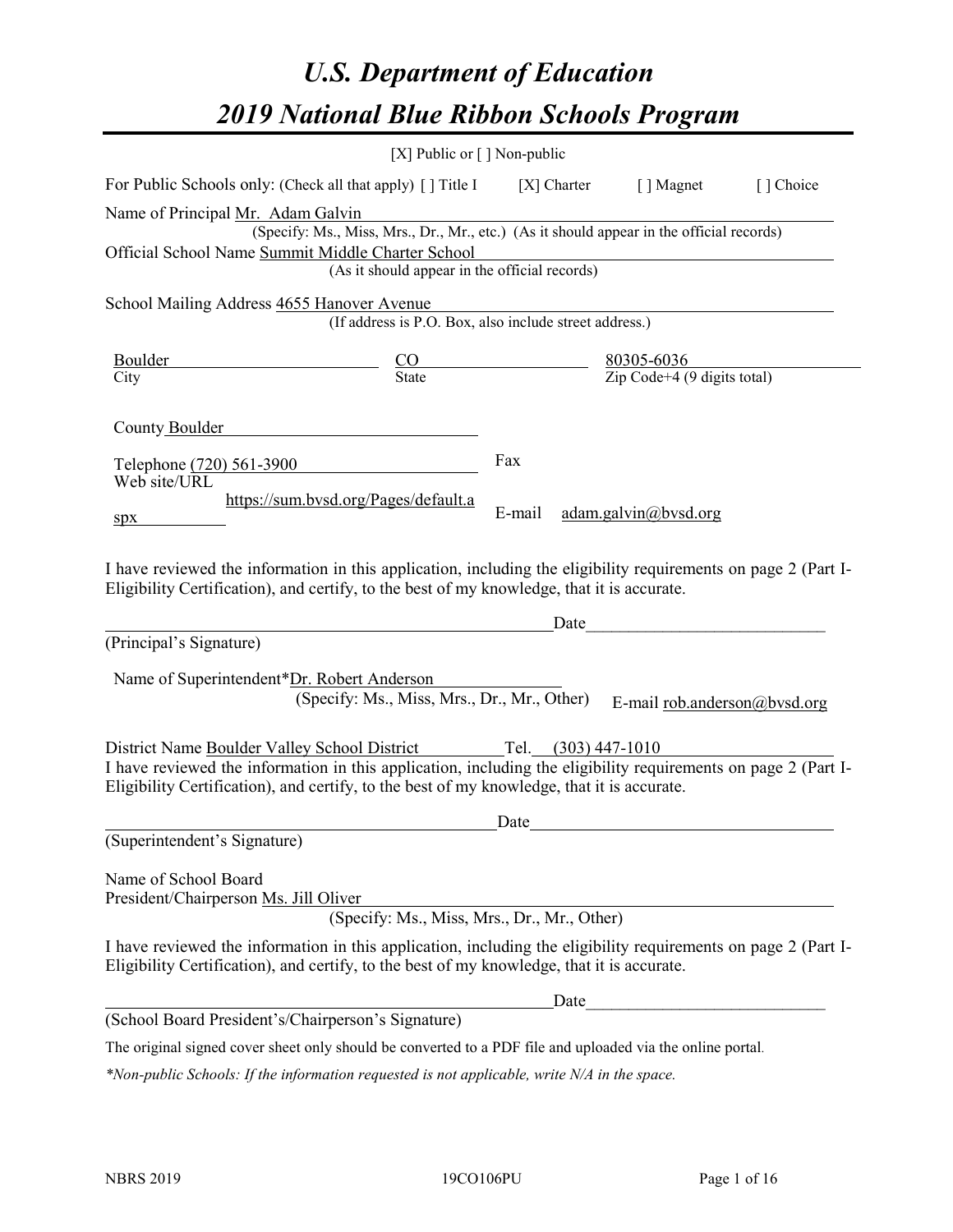The signatures on the first page of this application (cover page) certify that each of the statements below, concerning the school's eligibility and compliance with U.S. Department of Education and National Blue Ribbon Schools requirements, are true and correct.

1. All nominated public schools must meet the state's performance targets in reading (or English language arts) and mathematics and other academic indicators (i.e., attendance rate and graduation rate), for the all students group, including having participation rates of at least 95 percent using the most recent accountability results available for nomination.

2. To meet final eligibility, all nominated public schools must be certified by states prior to September 2019 in order to meet all eligibility requirements. Any status appeals must be resolved at least two weeks before the awards ceremony for the school to receive the award.

3. The school configuration includes one or more of grades K-12. Schools on the same campus with one principal, even a K-12 school, must apply as an entire school.

4. The school has been in existence for five full years, that is, from at least September 2013 and each tested grade must have been part of the school for the past three years.

5. The nominated school has not received the National Blue Ribbon Schools award in the past five years: 2014, 2015, 2016, 2017, or 2018.

6. The nominated school has no history of testing irregularities, nor have charges of irregularities been brought against the school at the time of nomination. If irregularities are later discovered and proven by the state, the U.S. Department of Education reserves the right to disqualify a school's application and/or rescind a school's award.

7. The nominated school has not been identified by the state as "persistently dangerous" within the last two years.

8. The nominated school or district is not refusing Office of Civil Rights (OCR) access to information necessary to investigate a civil rights complaint or to conduct a district-wide compliance review.

9. The OCR has not issued a violation letter of findings to the school district concluding that the nominated school or the district as a whole has violated one or more of the civil rights statutes. A violation letter of findings will not be considered outstanding if OCR has accepted a corrective action plan from the district to remedy the violation.

10. The U.S. Department of Justice does not have a pending suit alleging that the nominated school or the school district, as a whole, has violated one or more of the civil rights statutes or the Constitution's equal protection clause.

11. There are no findings of violations of the Individuals with Disabilities Education Act in a U.S. Department of Education monitoring report that apply to the school or school district in question; or if there are such findings, the state or district has corrected, or agreed to correct, the findings.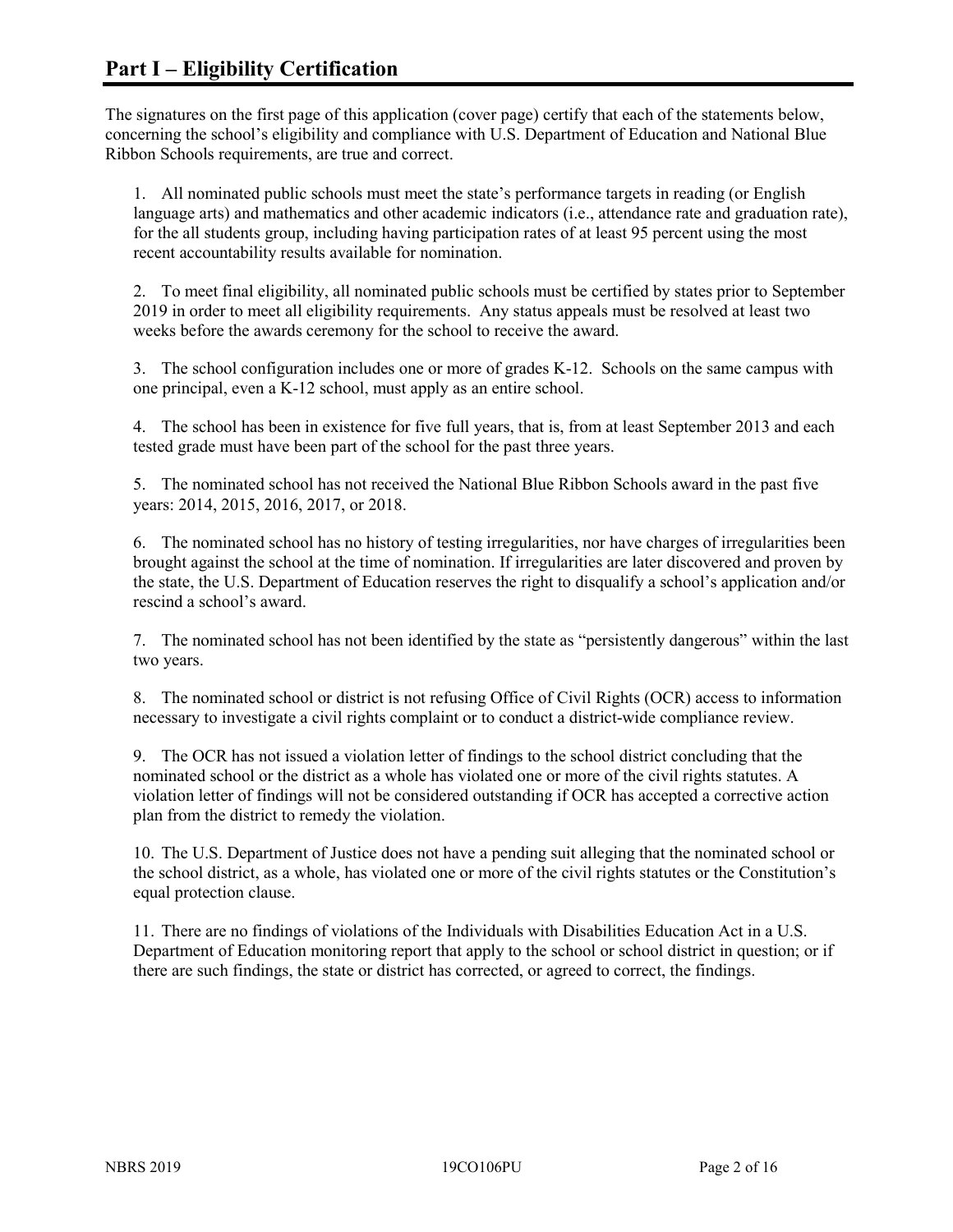# **PART II - DEMOGRAPHIC DATA**

#### **Data should be provided for the most recent school year (2018-2019) unless otherwise stated.**

#### **DISTRICT**

1. Number of schools in the district  $\frac{35}{25}$  Elementary schools (includes K-8) (per district designation): 14 Middle/Junior high schools 11 High schools 1 K-12 schools

61 TOTAL

**SCHOOL** (To be completed by all schools)

2. Category that best describes the area where the school is located:

[ ] Urban or large central city [X] Suburban [] Rural or small city/town

3. Number of students as of October 1, 2018 enrolled at each grade level or its equivalent in applying school:

| Grade                           | # of         | # of Females | <b>Grade Total</b> |
|---------------------------------|--------------|--------------|--------------------|
|                                 | <b>Males</b> |              |                    |
| <b>PreK</b>                     | 0            | $\theta$     | 0                  |
| $\mathbf K$                     | 0            | 0            | 0                  |
| 1                               | 0            | 0            | 0                  |
| $\mathbf{2}$                    | $\theta$     | 0            | 0                  |
| 3                               | 0            | 0            | 0                  |
| 4                               | $\theta$     | 0            | 0                  |
| 5                               | 0            | 0            | 0                  |
| 6                               | 56           | 67           | 123                |
| 7                               | 60           | 59           | 119                |
| 8                               | 49           | 67           | 116                |
| 9                               | 0            | $\theta$     | 0                  |
| 10                              | 0            | $\theta$     | 0                  |
| 11                              | 0            | 0            | 0                  |
| 12 or higher                    | $\theta$     | 0            | 0                  |
| <b>Total</b><br><b>Students</b> | 165          | 193          | 358                |

\*Schools that house PreK programs should count preschool students **only** if the school administration is responsible for the program.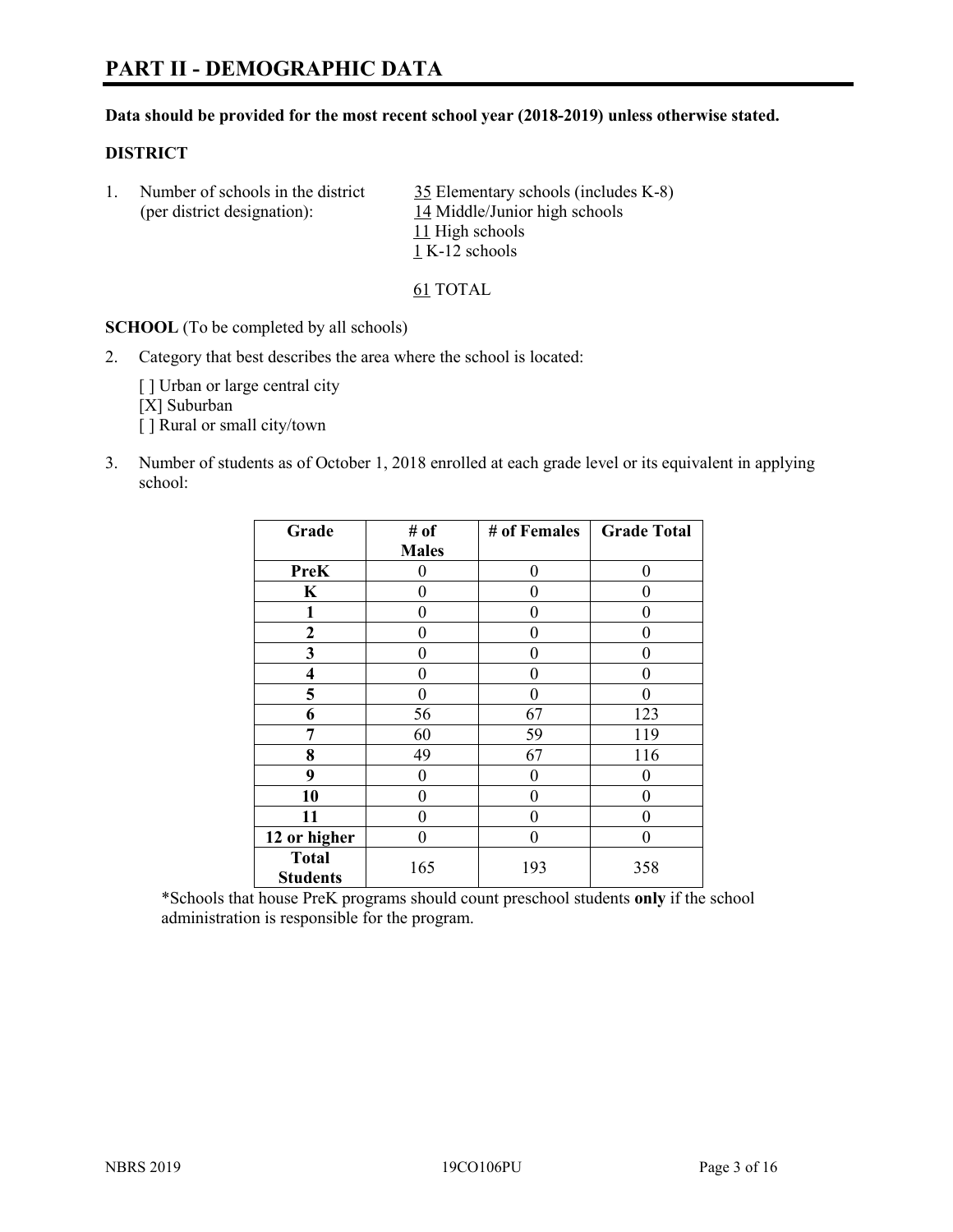4. Racial/ethnic composition of  $0\%$  American Indian or Alaska Native the school (if unknown, estimate): 19 % Asian

1 % Black or African American  $\frac{5}{5}$ % Hispanic or Latino 0 % Native Hawaiian or Other Pacific Islander 62 % White 13 % Two or more races **100 % Total**

(Only these seven standard categories should be used to report the racial/ethnic composition of your school. The Final Guidance on Maintaining, Collecting, and Reporting Racial and Ethnic Data to the U.S. Department of Education published in the October 19, 2007 *Federal Register* provides definitions for each of the seven categories.)

5. Student turnover, or mobility rate, during the  $2017 - 2018$  school year:  $\leq 1\%$ 

If the mobility rate is above 15%, please explain.

This rate should be calculated using the grid below. The answer to (6) is the mobility rate.

| <b>Steps For Determining Mobility Rate</b>    | Answer |
|-----------------------------------------------|--------|
| (1) Number of students who transferred to     |        |
| the school after October 1, 2017 until the    |        |
| end of the 2017-2018 school year              |        |
| (2) Number of students who transferred        |        |
| from the school after October 1, 2017 until   |        |
| the end of the 2017-2018 school year          |        |
| (3) Total of all transferred students [sum of |        |
| rows $(1)$ and $(2)$ ]                        |        |
| (4) Total number of students in the school as |        |
| of October 1, 2017                            |        |
| $(5)$ Total transferred students in row $(3)$ | < 01   |
| divided by total students in row (4)          |        |
| $(6)$ Amount in row $(5)$ multiplied by 100   | <1     |

6. English Language Learners (ELL) in the school:  $4\%$ 

13 Total number ELL

Specify each non-English language represented in the school (separate languages by commas): German (standard), German (Swiss), Hebrew, Hindi, Italian, Japanese, Korean, Russian, Serbian, Sindhi, Spanish, Tamil, Tibetan (Central).

7. Students eligible for free/reduced-priced meals:  $1\%$ Total number students who qualify:  $\frac{3}{5}$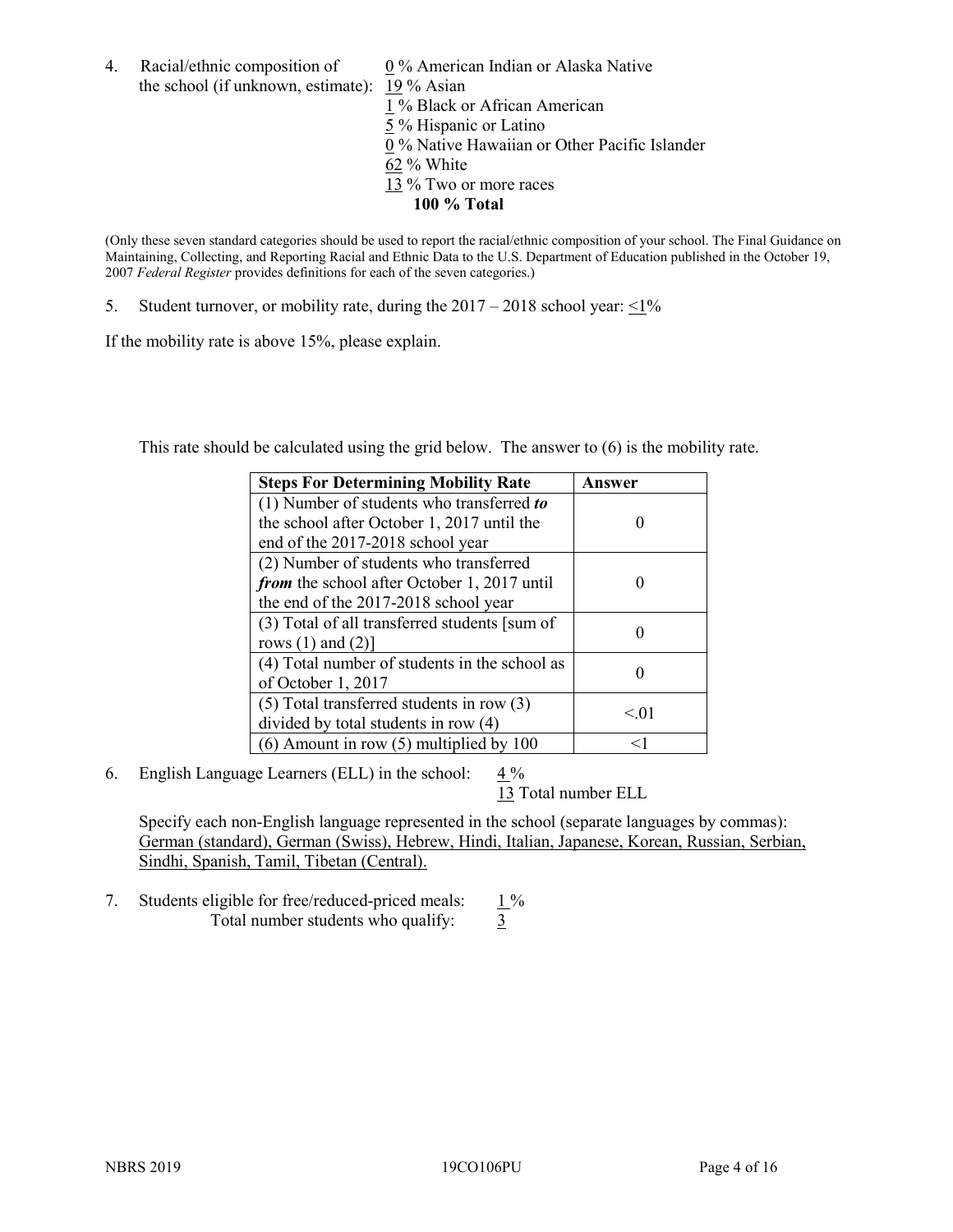8 Total number of students served

Indicate below the number of students with disabilities according to conditions designated in the Individuals with Disabilities Education Act. Do not add additional conditions. It is possible that students may be classified in more than one condition.

| 0 Autism                  | 0 Multiple Disabilities                 |
|---------------------------|-----------------------------------------|
| 0 Deafness                | 0 Orthopedic Impairment                 |
| 0 Deaf-Blindness          | 0 Other Health Impaired                 |
| 0 Developmental Delay     | 7 Specific Learning Disability          |
| 0 Emotional Disturbance   | 1 Speech or Language Impairment         |
| 0 Hearing Impairment      | 0 Traumatic Brain Injury                |
| 0 Intellectual Disability | 0 Visual Impairment Including Blindness |

- 9. Number of years the principal has been in her/his position at this school: 7
- 10. Use Full-Time Equivalents (FTEs), rounded to nearest whole numeral, to indicate the number of school staff in each of the categories below:

|                                                                                                                                                                                                                              | <b>Number of Staff</b>      |
|------------------------------------------------------------------------------------------------------------------------------------------------------------------------------------------------------------------------------|-----------------------------|
| Administrators                                                                                                                                                                                                               | $\mathcal{D}_{\mathcal{A}}$ |
| Classroom teachers including those<br>teaching high school specialty<br>subjects, e.g., third grade teacher,<br>history teacher, algebra teacher.                                                                            | 20                          |
| Resource teachers/specialists/coaches<br>e.g., reading specialist, science coach,<br>special education teacher, technology<br>specialist, art teacher, etc.                                                                  | 3                           |
| Paraprofessionals under the<br>supervision of a professional<br>supporting single, group, or classroom<br>students.                                                                                                          | 3                           |
| Student support personnel<br>e.g., school counselors, behavior<br>interventionists, mental/physical<br>health service providers,<br>psychologists, family engagement<br>liaisons, career/college attainment<br>coaches, etc. |                             |

11. Average student-classroom teacher ratio, that is, the number of students in the school divided by the FTE of classroom teachers, e.g.,  $22:1$  18:1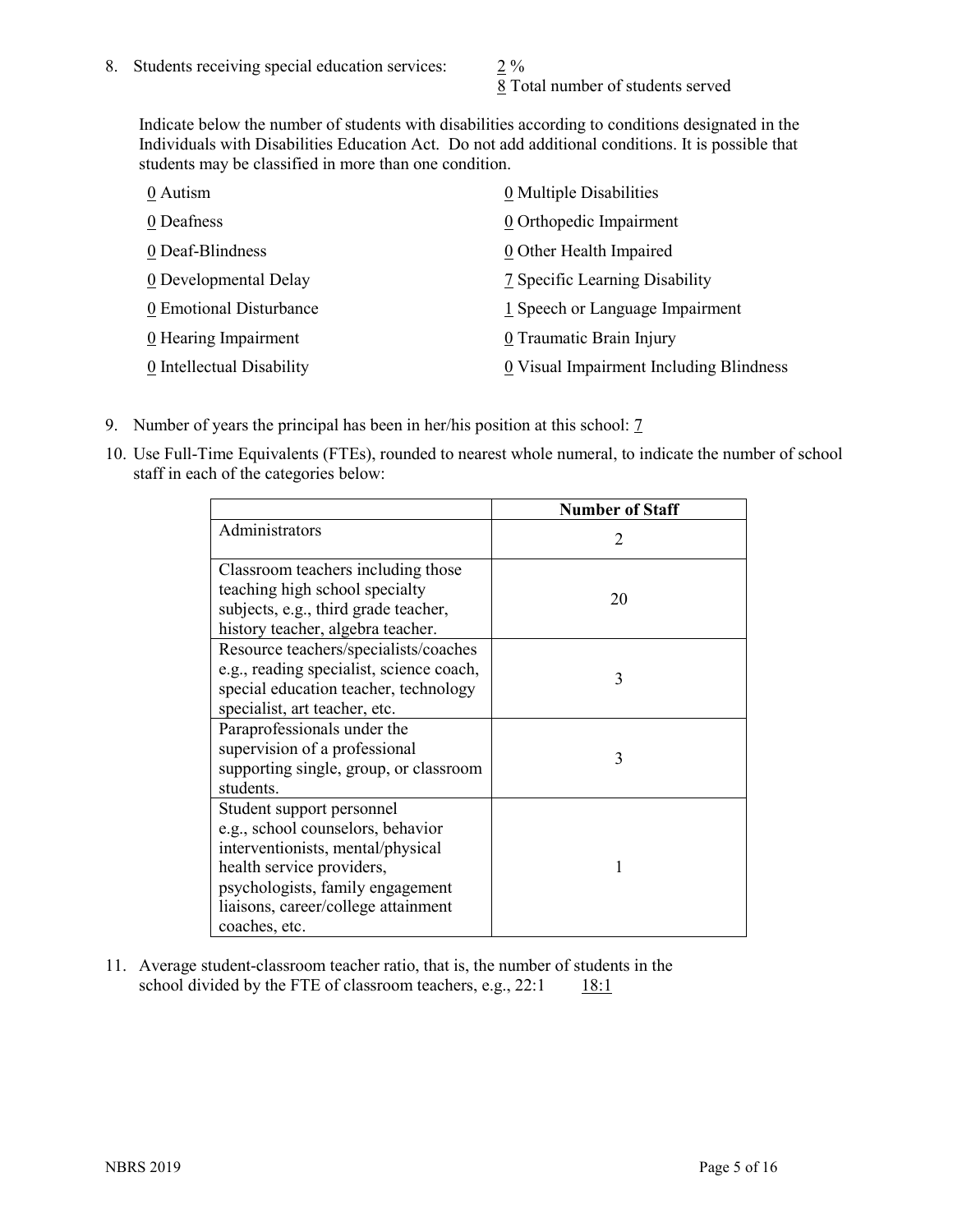12. Show daily student attendance rates. Only high schools need to supply yearly graduation rates.

| <b>Required Information</b> | 2017-2018 | 2016-2017 | 2015-2016 | 2014-2015 | 2013-2014 |
|-----------------------------|-----------|-----------|-----------|-----------|-----------|
| Daily student attendance    | 96%       | 96%       | 96%       | 96%       | 96%       |
| High school graduation rate | $0\%$     | $0\%$     | $0\%$     | $9\%$     | $0\%$     |

#### 13. **For high schools only, that is, schools ending in grade 12 or higher.**

Show percentages to indicate the post-secondary status of students who graduated in Spring 2018.

| <b>Post-Secondary Status</b>                  |       |
|-----------------------------------------------|-------|
| Graduating class size                         |       |
| Enrolled in a 4-year college or university    | $0\%$ |
| Enrolled in a community college               | 0%    |
| Enrolled in career/technical training program | 0%    |
| Found employment                              | 0%    |
| Joined the military or other public service   | 0%    |
| Other                                         | $0\%$ |

14. Indicate whether your school has previously received a National Blue Ribbon Schools award. Yes X No

If yes, select the year in which your school received the award. 2012

15. In a couple of sentences, provide the school's mission or vision statement.

The mission of Summit is to provide a rigorous, academic curriculum that promotes high levels of student effort and academic achievement.

16. **For public schools only**, if the school is a magnet, charter, or choice school, explain how students are chosen to attend.

Summit was established in 1996 as the first charter school in Boulder. Students come from all over the district, from both public and private schools. There are no entrance requirements, only an open enrollment lottery run by the district. To date the school has graduated approximately 2,300 students. This year we had 207 applicants for 120 openings in 6th grade.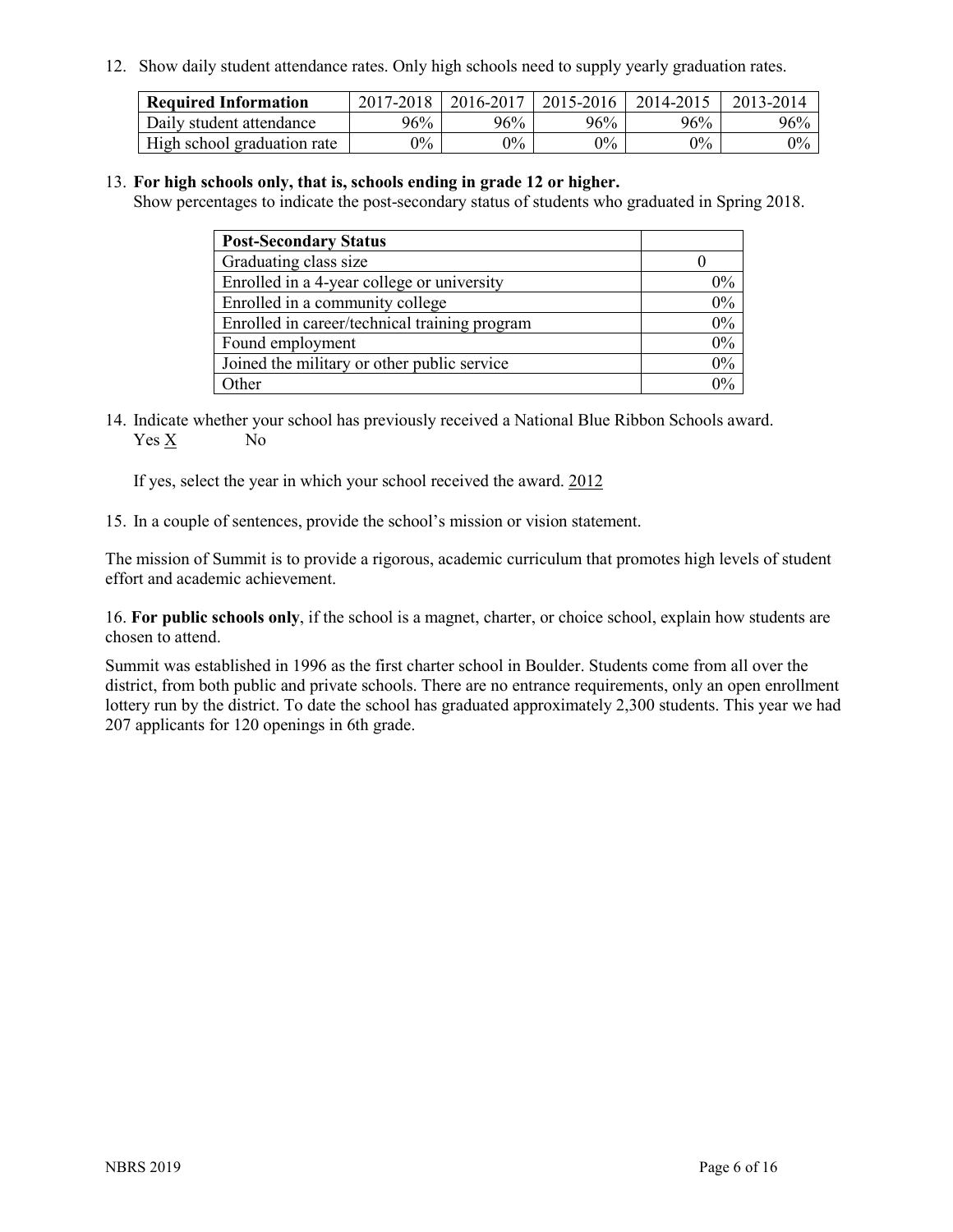# **PART III – SUMMARY**

The mission of Summit is to provide a rigorous, academic curriculum that promotes high levels of student effort and academic achievement. To foster high self-esteem through stimulating intellectual challenge and meaningful academic accomplishment. To inspire in students a lifelong love of learning, a desire for selfdevelopment, and good citizenship. To create a community of peers who value scholarship, academic achievement, and creativity. To serve as excellent preparation for students intending to study in rigorous college preparatory high school programs, including International Baccalaureate and Advanced Placement.

Summit was established in 1996 as the first charter school in Boulder. Students come from all over the district, from both public and private schools. There are no entrance requirements, only an open enrollment lottery run by the district. To date the school has graduated approximately 2,300 students. This year we had 207 applicants for 120 openings in 6th grade.

Summit's positive school culture centers around high expectations, instructional excellence, and supportive community. We learn in academically, intellectually and personally challenging ways. We set high expectations for students and provide support to reach those expectations. We believe that learning is a process that relies upon habits of scholarship and strong individual character. We learn through caring relationships. We make learning authentic and relevant to students. We demonstrate learning to public audiences, as advocates to raise awareness of issues, educate others, or create change. We are joyful and infused with curiosity and zest as we learn. We learn with technology to increase creativity, innovation, mastery of skills, and interaction with the global community. We are responsible digital citizens of our community and the world.

Summit's academic program is designed for students who need and want more challenge; approximately half of our students are identified as gifted and talented. Course placement for many subjects is based on academic level and not grade level. Accurate placement combined with opportunities to accelerate into more challenging classes is a high priority. Students have individualized schedules, but are required to take five core courses: English, math, science, social studies, and world language (French or Spanish). Four levels of literature based English classes are offered emphasizing essay writing, grammar, and literary analysis. Seven levels of math are offered from Pre-Algebra through Algebra II. The general middle school science curriculum is completed in the first two years allowing two options for advanced science in eighth grade. Students complete the first two levels of high school French or Spanish allowing entrance to level III in high school. We utilize data driven instruction with measurable benchmarks for each core subject and provide outstanding teachers who are highly skilled in their craft. To explore diverse areas of interest, students chose from a wide variety of elective classes including: PE, health, arts, instrumental music, vocal music, musical theatre, technology, engineering, robotics, digital design, film, creative writing, mythology, debate, ecology, and travel experiences that allow students to apply their learning in the real world. Because of our small size (360 students) and many mixed-age classes, students get to know each other well and become part of a community of scholars.

Having such high expectations and rigorous curriculum requires high levels of student support for all learner types and abilities. We provide a wide range of support for academic and social/emotional skills. The foundation for academic success is developing habits of scholarship including: study skills, time management, homework, research skills, digital citizenship, leadership opportunities, public speaking, growth mindset, and so much more. We utilize a Multi Tiered System of Academic Support and pay close attention to each student's growth and achievement. Academic supports include: study hall, academic support class, teacher office hours, math and English tutoring, literacy and numeracy classes, counseling support, special education, and 504 plans. We have a dynamic social emotional learning program known as BEAST (Bring Everyone at Summit Together) to provide community building and wellness practices. We value diversity and inclusion in a community that is 40% non white. Recently, we have expanded our efforts to attract and serve low income students to increase equitable access to our program.

In recognition of Summit's sustained exemplary performance, Summit was honored as a National Blue Ribbon School in 2003, 2004, and 2012. Since 2012 our school has changed dramatically with a complete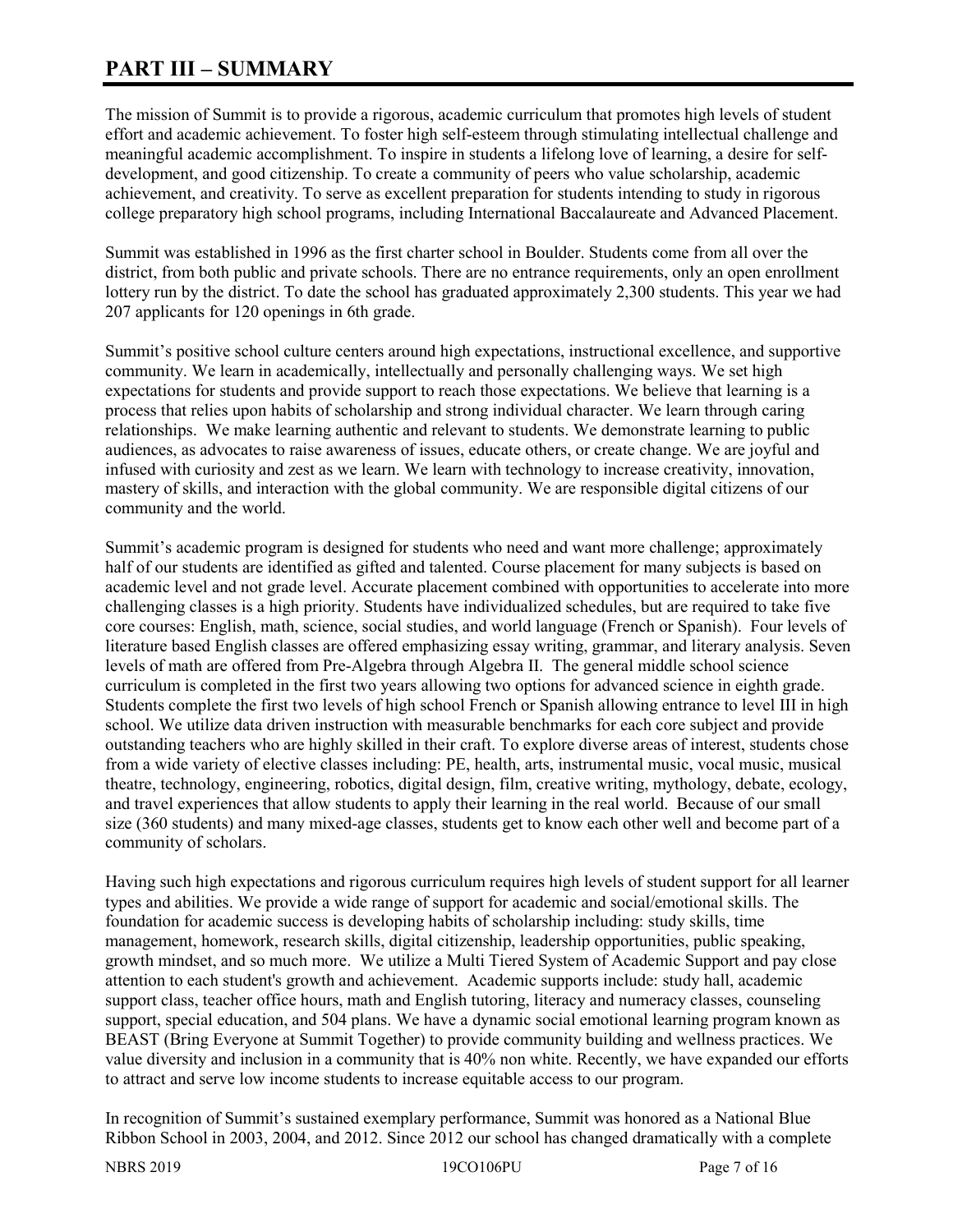facility redesign which has transformed our school from an old elementary building to a 21st century campus, purposely built for our academic program. To match the physical change we developed pedagogical cornerstones which blend our traditional rigor with collaborative, student centered, 21st century learning practices.

At Summit we believe in Goethe's perspective: "If you treat a child as he is, he will remain as he is; but if you treat him as if he were what he could become, he will become what he could be."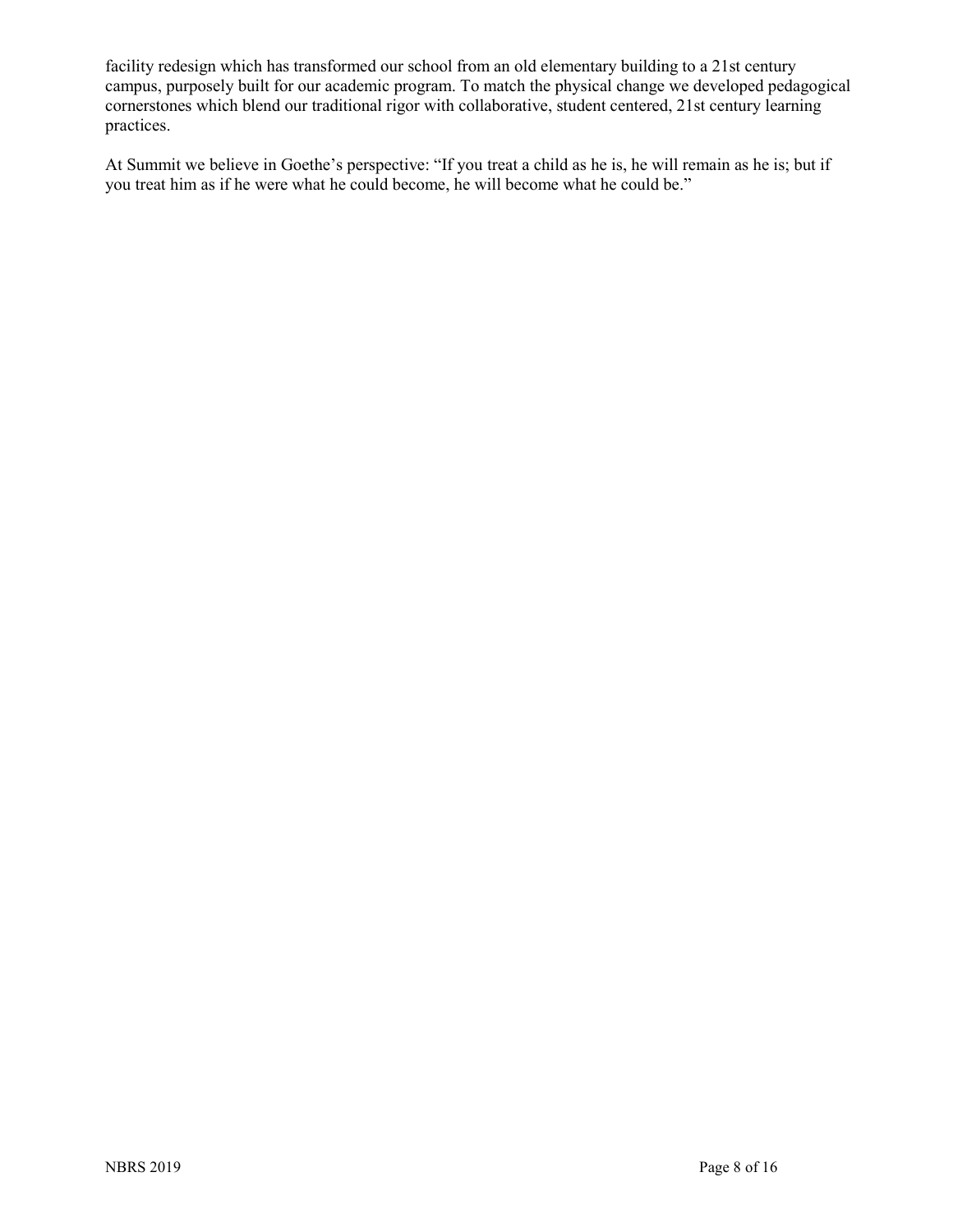# **1. Core Curriculum:**

## **1a. Reading/English language arts:**

Our English/Language Arts curriculum focuses on mindful acceleration and building foundational skills through literature exploration and analysis. At Summit, four levels of English are offered. All levels include instruction and frequent practice in essay writing, grammar, spelling, vocabulary, and the reading and analysis of classic and contemporary literature. Summit uses its own grammar scope and sequence, with grammar and punctuation benchmarks for each grade level. The entirety of the curriculum is based upon our Summit Standards, which include or exceed state standards. The program is sequenced into three courses but also contains a fourth year of study for students who are identified for subject acceleration.

Each course at Summit offers a literature-based curriculum with a variety of high-quality works. Literature is thoughtfully chosen each year with a focus on high-skilled analysis, providing exposure to new cultures and ideas, and increasing students' knowledge of a variety of texts. Students read challenging full-length and authentic (neither simplified nor abridged) essays, poems, novels, and plays. Students analyze and respond to texts through essays, artistic contributions, and oral presentations.

Measures of Academic Progress assessment is utilized annually for initial placement and ongoing progress monitoring. Most students score very high and show strong growth as compared to similar students. Students identified as below benchmark are provided support opportunities such as English Scholars class or English tutoring. We implement the Wilson, Just Words program for a small number of students who need high support in phonics. Overall, our biggest school wide challenge is to show high growth for high achieving students, yet our MAP data shows that we are successful with this. The state test moving to a more challenging model has been positive for our students as it provides better opportunity to apply knowledge, show growth, and experience more meaningful achievement.

#### **1b. Mathematics:**

Our math program speaks to our goal of meeting each student's needs in a way that promotes an enjoyment of appropriate challenges. Summit offers seven different math courses to meet the needs of our students: Pre-Algebra, Accelerated Pre-Algebra, Introduction to Algebra, Advanced Algebra, Accelerated Algebra, Geometry, and Algebra II. Each course has a set of standards and benchmarks, which meet or exceed Colorado's standards, and clear curriculum sequencing. Most students complete at least a full course in Algebra and Geometry before graduation.

Summit provides rigorous and adaptive processes for placing students in the correct math class. Students at Summit attended a variety of elementary schools and have varying levels of math skills. Students are first assigned to Summit through the open enrollment lottery and are subsequently assessed in math. Based upon this initial assessment, a placement recommendation is made regarding the sixth grade class. In the fall, Summit is able to consider students' MAP and CMAS results in addition to the placement exam given in the spring. Class adjustments are made based on these scores as well as student performance and engagement at Summit. MAP assessment is utilized annually for progress monitoring. Most students score very high and show strong growth as compared to similar students.

In addition to our in-building differentiation and acceleration, Summit works with local high schools to arrange schedules that will allow students who have already completed our highest-level math class to enroll in more advanced courses at the high schools. Occasionally, there are advanced fifth grade students admitted to math classes at Summit if the appropriate math classes are not available at their current elementary school. We recognize providing the right math placement for every student is an imperative goal that takes extensive preparation.

# **1c. Science:**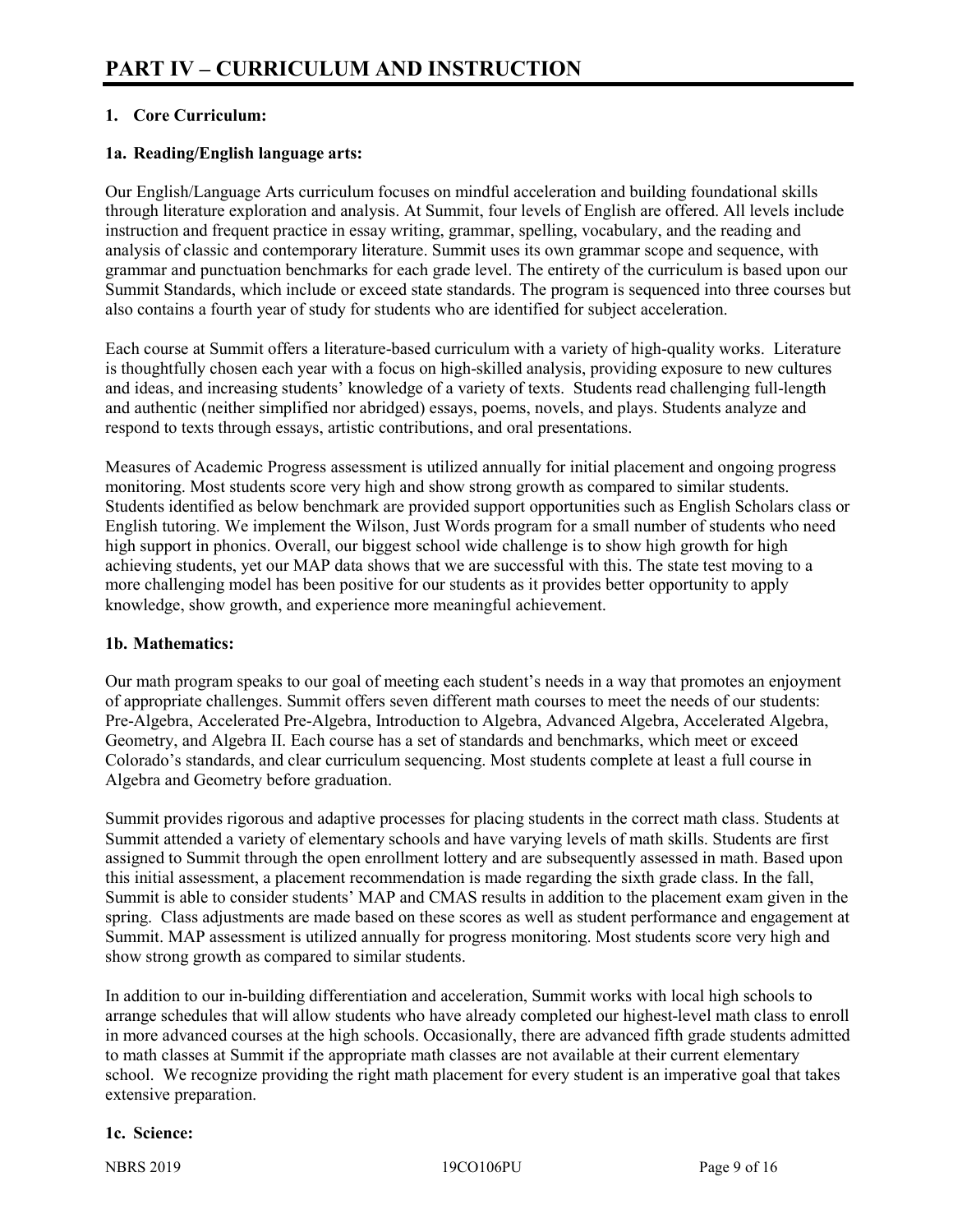Science curriculum at Summit allows students to engage in various experiments and real-world practice as they develop core knowledge and skills to grow as scientists. Each student follows a three-year continuum that provides essential skills and prepares students to be successful in future science classes and scientific endeavors.

The science sequence begins with a yearlong course in Biology and Environmental Science. This class provides students with experiments and information in genetics, biology, and ecology. Students consider natural phenomena and conduct dissections. All sixth grade students participate in this course.

During seventh grade, students attend one semester of Physical Science and one of Earth Science. These courses include topics such as geology, energy, matter, and basic physics. The curriculum is enriched through the use of real-world simulations and experiments. This two-semester sequence allows Summit students to complete course offerings typically provided in three years by the end of seventh grade.

In eighth grade, students are placed into the appropriate advanced science class which explores chemistry and physics. Their placement is decided based on a combination of their grades, MAP and CMAS data, and math and science skills. All students are provided a rigorous curriculum, but this division of classes allows for a faster pace with deeper understanding of topics as our students prepare to attend high school. The curriculum is also includes the opportunity to participate in the Science Fair as part of our eighth grade capstone project. Our students have demonstrated remarkable success in over a decade of science fair competitions, always walking away with top honors in a variety of categories. Many students move through the local and regional competitions and are successful at the state level. Subsequently they experience high levels of success in High School Science Fair.

# **1d. Social studies/history/civic learning and engagement**

Our social studies sequence flows from Ancient Eastern History to Ancient Western History and, finally, American History. The program is unique to Summit and expects students to see historical patterns and movement. Students examine influences and identity to build an understanding of historical context as it applies to the past, present, and future.

In sixth grade Ancient World History, students engage in projects and map-making to understand the Ancient Eastern Hemisphere. They explore the rise and fall of various civilizations and connect this to their current understanding of the world and their own community.

In seventh grade, students participate in the Taking a Stand in History project. While we do a great deal of project-based learning, Taking a Stand is the first major research project our students encounter. It lasts several months and teaches students the skills necessary to conduct effective and well-documented research, including how to cite correctly, to distinguish between reliable and unreliable or biased sources, and to present and defend their projects before an authentic audience. This project also enables students to engage in work around historical events they are passionate about. Taking a Stand is student-driven and deeply profound for our entire community. Students may take this experience further and compete in National History Day for their eighth grade capstone project.

In eighth grade, Summit students conduct various simulations, debates, and seminars about United States History. They postulate about Founding Fathers and the origins of our country. Topics such as potential imperialism and slavery in building the United States dominate rigorous discussion and argument articulation. While the Summit history curriculum is the same for all students, their level of engagement relies on their passion for the topics discussed in class along with their current understanding of the state of our country and the world.

#### **1e. For secondary schools:**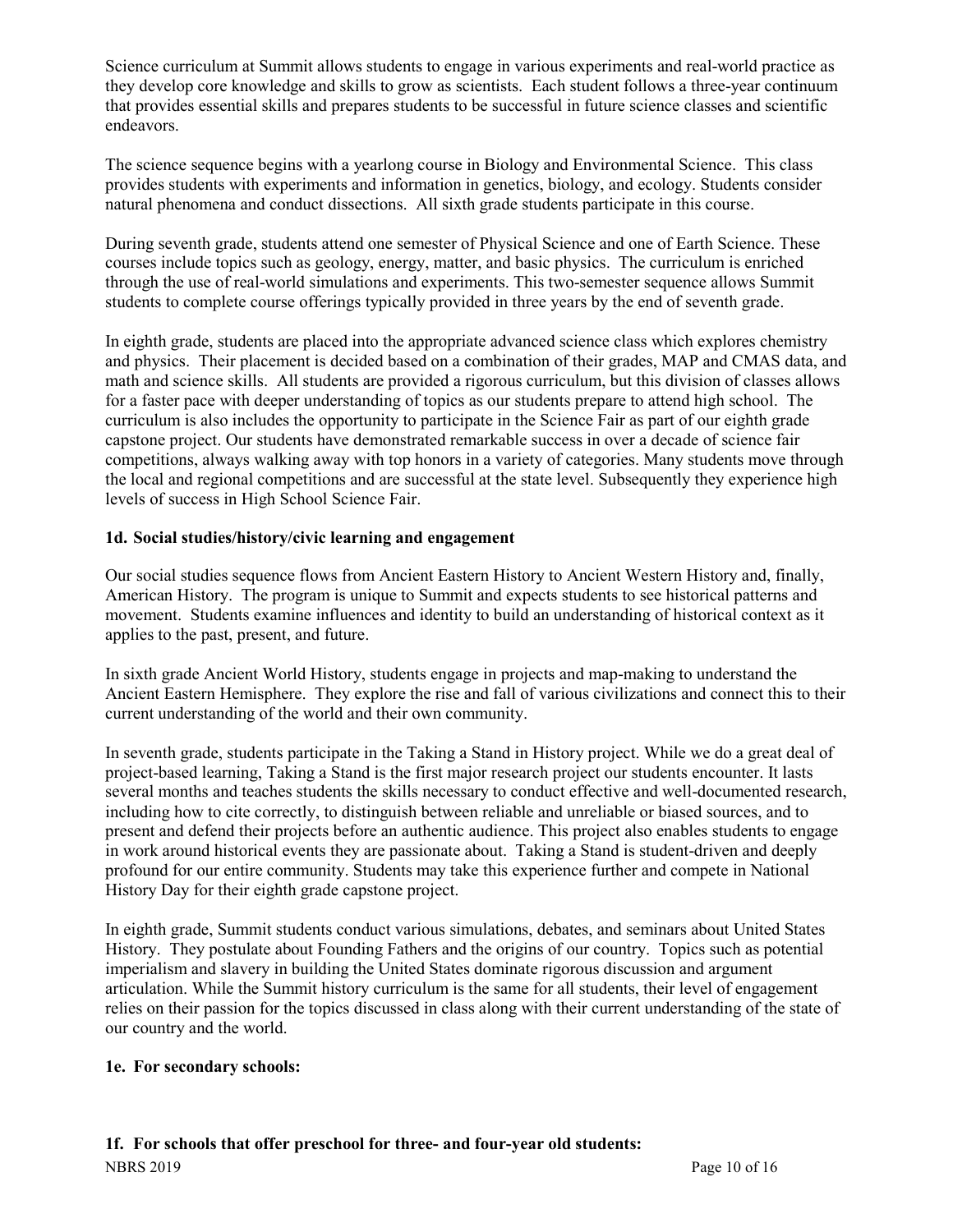# **2. Other Curriculum Areas:**

At Summit, we believe middle school is the perfect time to enhance skills and strive in new areas. All students are invited into accelerated classes for their strength areas and are engaged in learning beyond their initial interests and passions. We believe fostering learning in various areas and pursuing positive struggle helps to develop leaders in learning.

We require all students to take foreign language and choose between Spanish or French. We consider world language to be a core competency and expect students to practice as they would another core class. Summit offers three levels of Spanish and French (Beginning, Intermediate, and Advanced). Each world language utilizes an immersion format and is centered on a balance between writing, reading, speaking, listening, and culture. Additionally, we offer Spanish language arts for native speakers and advanced language learners.

In addition to the five core classes, students choose electives in different creative areas. At Summit, we pride ourselves on our extensive and ever-growing list of elective options for students. The courses offered grow and change depending upon student interest. For example, in the last couple of years we have developed and added advanced robotics, sports statistics, and a World War II elective based on student interest and engagement. A wide variety of elective offerings fall into these major categories: liberal arts, STEM, visual arts, music, performance, physical education, travel, and wellness. We employ full and part elective specialists to keep our offerings robust in STEM and performing arts. Our musical theatre and stagecraft classes team up to produce a fantastic musical each year. Our engineering class teams with local scientist to launch a weather balloon each spring. Our travel elective studies ocean ecology and environmental ethics on Catalina Island each fall.

The transition to Summit in 6th grade is significant and we enroll all students in a fall class called Summit Seminar. This elective is designed to orient them to Summit school culture, build community and friendship, teach digital citizenship along with receiving a personal computer device, and provide introductory art lessons to promote creativity and future engagement in art electives.

In 8th grade, just as students set their sights on high school, they are all enrolled in health class. Health curriculum covers a wide range of relevant topics from the dangers of vaping, to healthy relationships and sexual identity. Many community partners are invited in to classes.

We prioritize and require physical fitness and wellness at least every other day for all students. We believe PE is needed for developing social skills, providing a brain break, and enhancing overall health and wellbeing. We offer a mind and body elective with enhanced practice on personal wellness and mindfulness strategies including yoga, meditation, and stress management practice.

Our school library is a vibrant and scholarly center of our school where students are engaged every period, all day. The library is our primary study hall location and is booked by classroom teachers for research projects. Our full time teacher librarian is a research expert and partners with classroom teachers to teach a wide range of research skills. He is also always available for book recommendations, runs book fairs, and teaches our highest level English course.

In addition to rigorous academics we strive to be a caring community. Our social emotional learning program was named by students as BEAST (Bring Everyone at Summit Together). BEAST activities provide community building, engage in wellness practices, and promote upstander behavior. We take time each Friday afternoon to engage with students around non academic learning and use one day per quarter to focus exclusively on social emotional learning through various activities which promote leadership, service, diversity, kindness, and wellness. Our students report high levels of satisfaction: 90% feel Summit's teachers try to make learning meaningful and enjoyable, 87% indicate Summit is a caring community, 84% would engage in upstander behavior when needed.

NBRS 2019 Page 11 of 16 We also engage students outside of the classroom through a multitude of enrichment opportunities including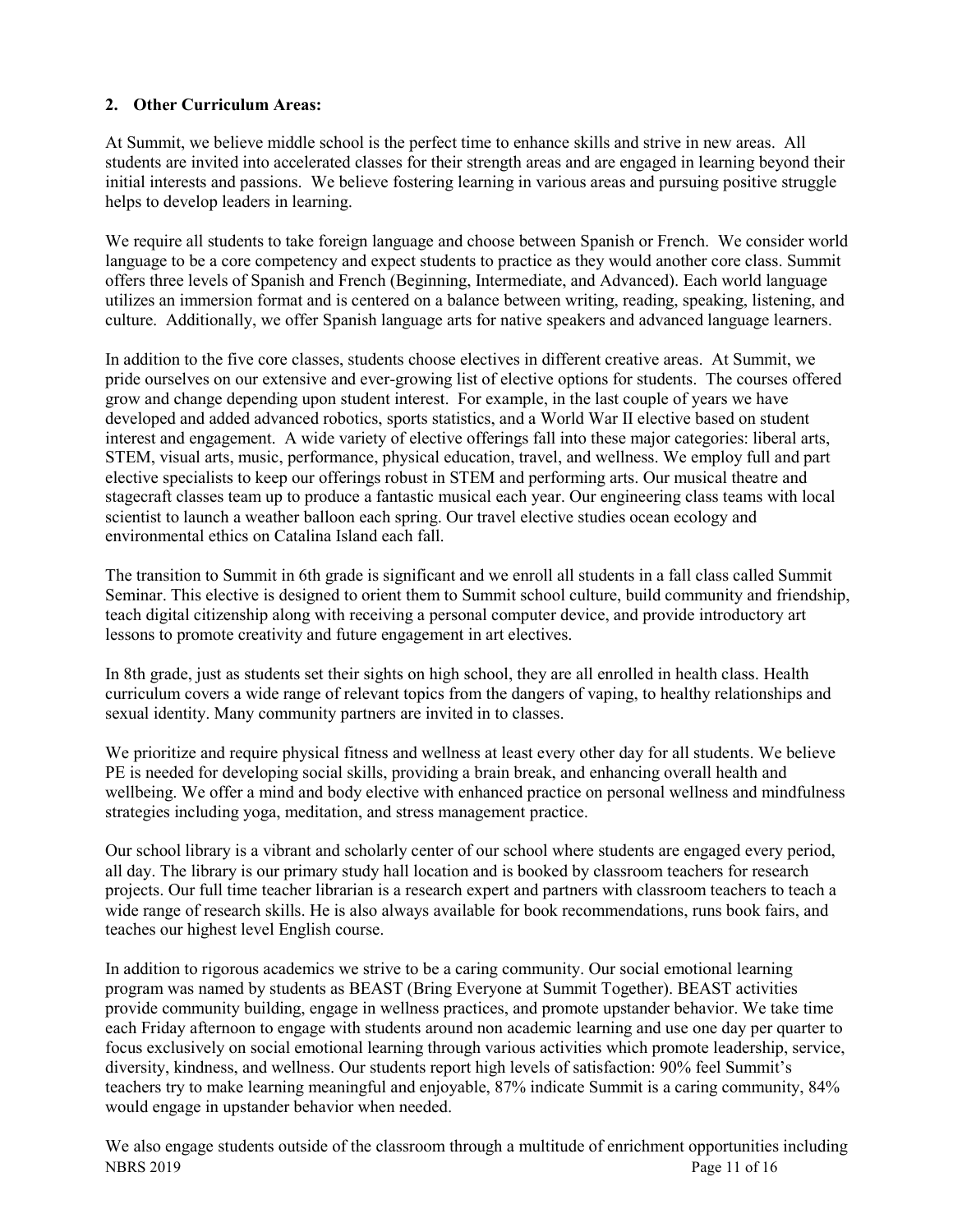clubs, leadership, sports, entertainment, and service. Eighth grade students can apply for Summit Honor Society each year, which is a year long service and leadership experience promoting the highest level of character.

## **3. Special Populations:**

We take great pride in our diverse community at Summit. Almost 40% of our students identify as non-white and more than 40% are identified as gifted and talented. Additionally, our community includes a small number of English Language Learning students as well as students receiving special education services. Our most significant academic growth gains are often within our student sub-groups and all sub-groups meet or exceed state growth and achievement benchmarks. In order to meet the needs of diverse learners, Summit teachers use a wide variety of instructional techniques, placement strategies, support mechanisms, and assessment styles.

In every Summit classroom, a myriad of teaching and assessment methods are utilized. Classroom lessons regularly incorporate direct teaching, lecture/discussion, modeling, and student-centered activities such as cooperative learning, role-play, hands-on problem-solving, and inquiry-based instruction. Our program is based on a clearly articulated set of benchmarks and standards in each subject area, and our teachers are at liberty to select from a broad repertoire of methods to help students meet those objectives. Student voice and choice play a role in every unit of instruction.

This highly elaborate teaching methodology is successful because of the teachers more than our methodology. Teachers are selected for Summit based on their dedication to growth and passion for results. Teachers utilize regular assessments and data analysis to understand the capabilities of their students as well as the effectiveness of their teaching. Students show mastery in all classes through a variety of methods. Assessments come in the form of projects, presentations, tests, cooperative work, debates, films, and artistic contribution. Assessments measure students' understanding, application, and sometimes beliefs about a given topic or subject matter.

Curriculum at Summit is dedicated to cultivating students' knowledge and also developing their skills as people and learners. With sincere value placed on growth mindset and perseverance, we aim to develop knowledgeable students who have an understanding of the effort it takes to become scholars. Summit is built on a systematic approach that requires students to build content knowledge combined with meta-skills toward academic success.

Summit's extensive class offerings, opportunities for acceleration, and elaborate curriculum support every student in finding challenge and joy at our school. Our students are successful because they encounter manageable challenges and build skills to overcome academic struggles. We also provide students with additional supports as they build necessary skills. These supports come in the form of academic support classes, special education services, content area specialists and tutors, and extended time and support with teachers after school. Each student has a unique and malleable academic plan that allows them to grow within our community. We support our students through their difficulties and celebrate our differences.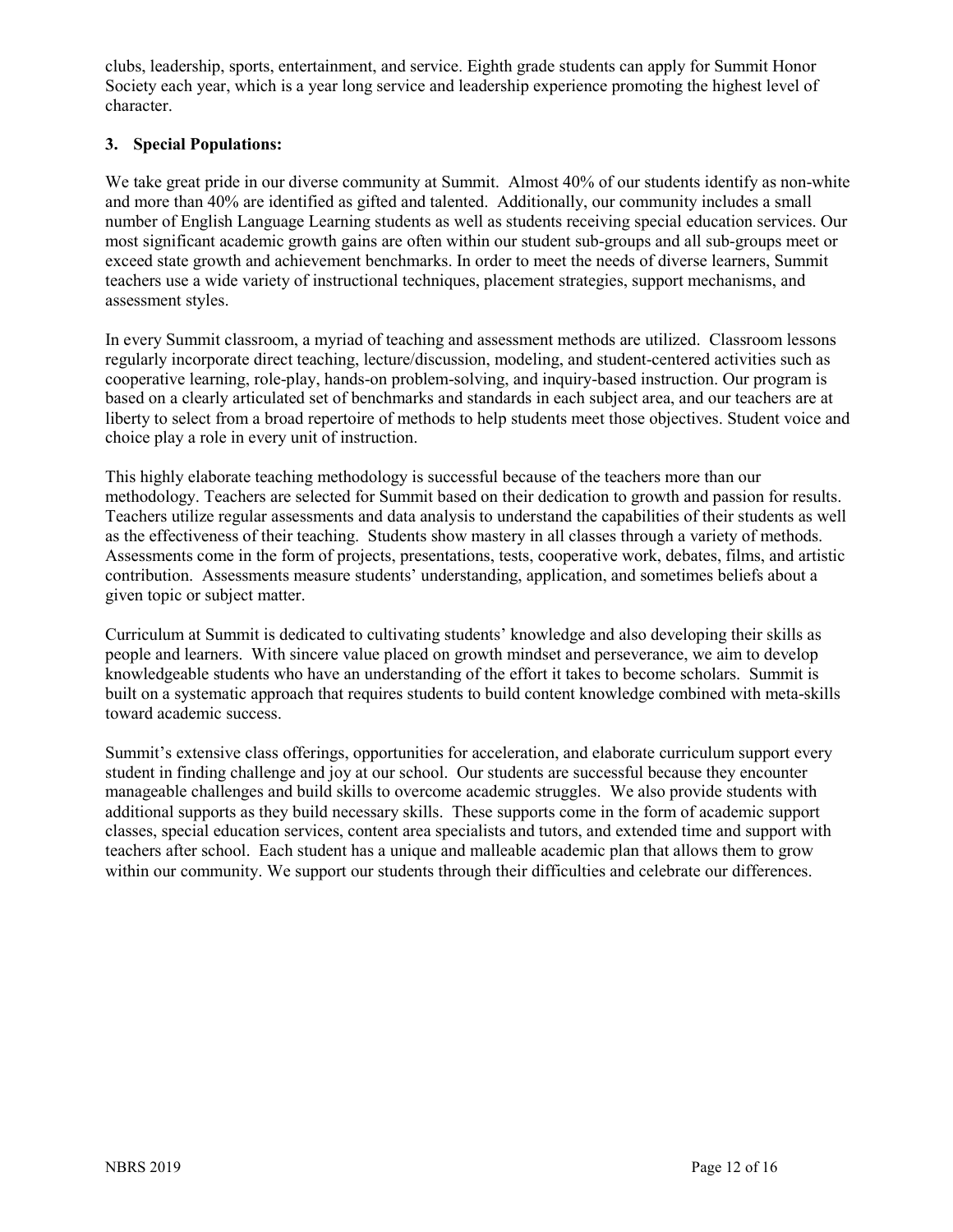## **1. School Climate/Culture:**

Summit's positive school culture centers around high expectations, instructional excellence, and supportive community. For students, we are a place where it is cool to be smart and where learning is the primary focus. Students find the challenge and engagement with learning which they have been seeking. Our school is small enough to be safe, caring, and community-oriented. Our diverse student population helps create a vibrant school community. We welcome a high degree of parent and community involvement with accountability to each student's educational experience.

We have a dynamic social emotional learning program known as BEAST (Bring Everyone at Summit Together) to provide community building and wellness practices. We value diversity and inclusion in a community that is 40% non white. We take time each week to engage with students around non cognitive learning and take one day per quarter to focus exclusively on social emotional learning through various activities which promote leadership, service, diversity, kindness, and wellness. We also engage students outside of the classroom through a multitude of enrichment opportunities including clubs, leadership, sports, entertainment, and service.

We greatly value teachers and seek to provide as much support as we can. Teachers have autonomy to be experts in the classroom and craft their curriculum and instruction. They have support to select individualized professional development goals. We have a reliable, equitable, and highly competitive compensation system which provides numerous avenues for growth and creativity. We are one of the best paying charter schools in Colorado. We maintain a strong and supportive administrative team always looking out for the teachers' best interest and engaging in collaborative planning and problem solving. We have a clear set of standards for teacher effectiveness based on our mission and pedagogical cornerstones. Teachers are evaluated each year and provided with coaching and feedback to stay at the top of their game. We seek to understand each teacher's personal and professional needs so we can best guide them and support what is most important to them.

#### **2. Engaging Families and Community:**

Summit utilizes a range of strategies to engage with families and community members for student success and to communicate student performance. We send weekly communication. Parent engagement starts long before the school year starts. We have a comprehensive enrollment process where parents visit, explore, and learn about our school before they enroll, providing a full understanding of our challenging academic program.

Once the school year starts, parents attend community events geared towards supporting their student's academic and social needs. We utilize Schoology Learning Management System which allows parents to follow along with classroom learning and progress anytime. Parent/teacher conferences occur twice each school year. Our administrative team communicates with parents on a daily basis whenever questions or concerns arise. Our parents are highly engaged in their student's academic life and we expect a Summit education to be a family affair, they are never doing the work of the student, only providing support and encouragement.

Parents are directly connected to school leadership on numerous levels. Our nine member school board and its various committees are comprised of talented and caring parents and often collaborate with faculty and administration. Parent survey results are reviewed annually by leadership and accountability committees. We have a parent support group which meets bi weekly to organize parent activities. We utilize an online volunteer system, Help at School, which provides easy access for parents to engage in school activities as needed. The broader community is also well connected to our academic endeavors through numerous partnerships, scholarly research, and mentoring opportunities.

Our student academic achievement and growth on state testing is consistently at the highest levels and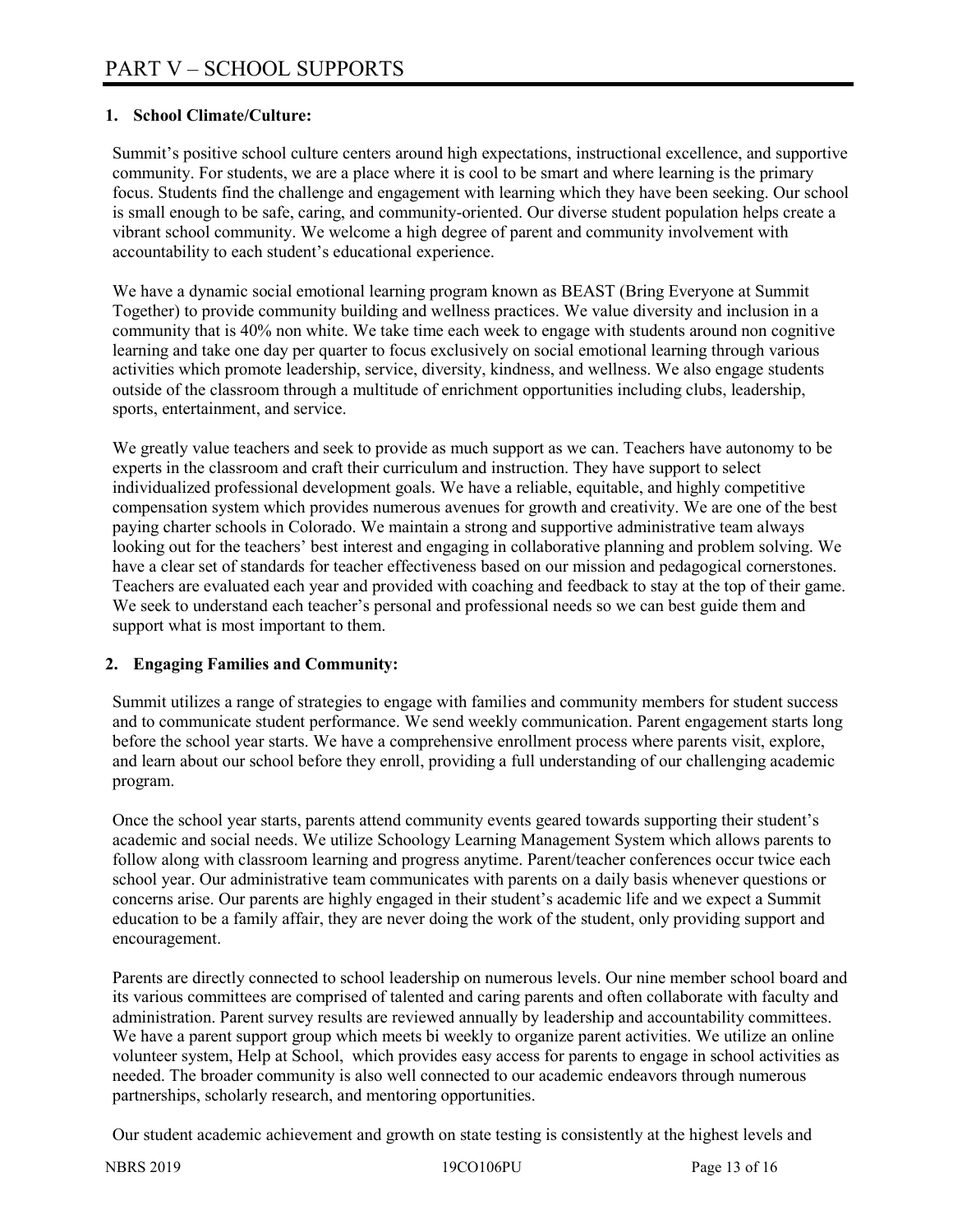communicated clearly to parents. We also use school based assessments to monitor progress and share with parents on a regular basis. Our School Accountability Committee evaluates all state test scores annually and consults on our annual school improvement goals.

We provide many opportunities for parents to help us build community. Our annual International Night Celebration brings our entire community together to celebrate diversity, ethnicity, and culture. Over 200 families representing 45 different countries and cultures attended. Parents participate in field trips, fundraisers, educational travel and service learning alongside our students. Parents run clubs and help coach sports. Parents mentor students, judge academic competitions and critique learning demonstrations. Our school fundraising events are well attended and result in generous and dependable financial support.

## **3. Professional Development:**

Our professional development process is known as our Quest Program, which espouses the philosophy that "Learning is not attained by chance, it must be sought for with ardor and attended to with diligence." ― Abigail Adams

Faculty and administration annually create individualized goals in three key areas: Instruction, Community Contribution, and Professional Growth. These goals are enacted, measured, supported, and evaluated each year by the employee, instructional coach, and principal. In creating these goals teachers self reflect on Summit standards of professionalism and our teacher effectiveness standards. Teachers also utilize annual student survey feedback as well as strategic school goals when creating their Quest goals.

We offer a variety of supports to enhance teacher growth and effectiveness. We provide new teachers with faculty mentors and training seminars during their first year. Every Tuesday after school faculty have collaborative meetings and/or collegial exchange. Faculty meet by department at least four half days per year and engage in teacher in-service several days per year. Instructional rounds are held periodically so teachers can observe their talented colleagues in class and share best practices. We offer a Summit Master Teacher program which provides a year long, personalized professional growth opportunity which once successfully completed allows teachers to move to our highest salary scale column. We provide a teacher induction program for obtaining and renewing credentials. We also provide supplemental compensation for obtaining national board certification.

This year our school goal was to strengthen our efforts regarding diversity, equity, and inclusion. We provide professional training where faculty explored and developed an understanding of individual identity, values, and bias. We are using our personal and shared experiences to increase our capacity for culturally responsive teaching and improve teaching practices to successfully identify and meet the needs of diverse learners.

#### **4. School Leadership:**

The school's leadership philosophy is democratic and collaborative. We value the opinions and contributions of all of our school staff from teachers to principal. We actively engage teachers and office staff in decision making processes. The school's leadership structure begins with the administration team but branches off to encourage and support leadership by school staff in the various essential aspects of school curriculum, school community, and school life.

Charter schools espouse freedom and independence but demand responsibility and individual ownership. Summit encourages and facilitates staff to take ownership through leadership and contributions to their individual responsibilities as well as to the benefit of the school as a whole.

NBRS 2019 Page 14 of 16 We are first and foremost a community of scholars, learners, and educators. The school's leadership ensures student achievement through maintaining and supporting a most talented and effective teaching staff. The school's leadership provides guidance, support, coaching, and mentoring to teachers both new and old in any areas that will enhance their pedagogical effectiveness. The school's leadership allocates resources to support every student in his or her endeavors to reach their full potential for learning, academic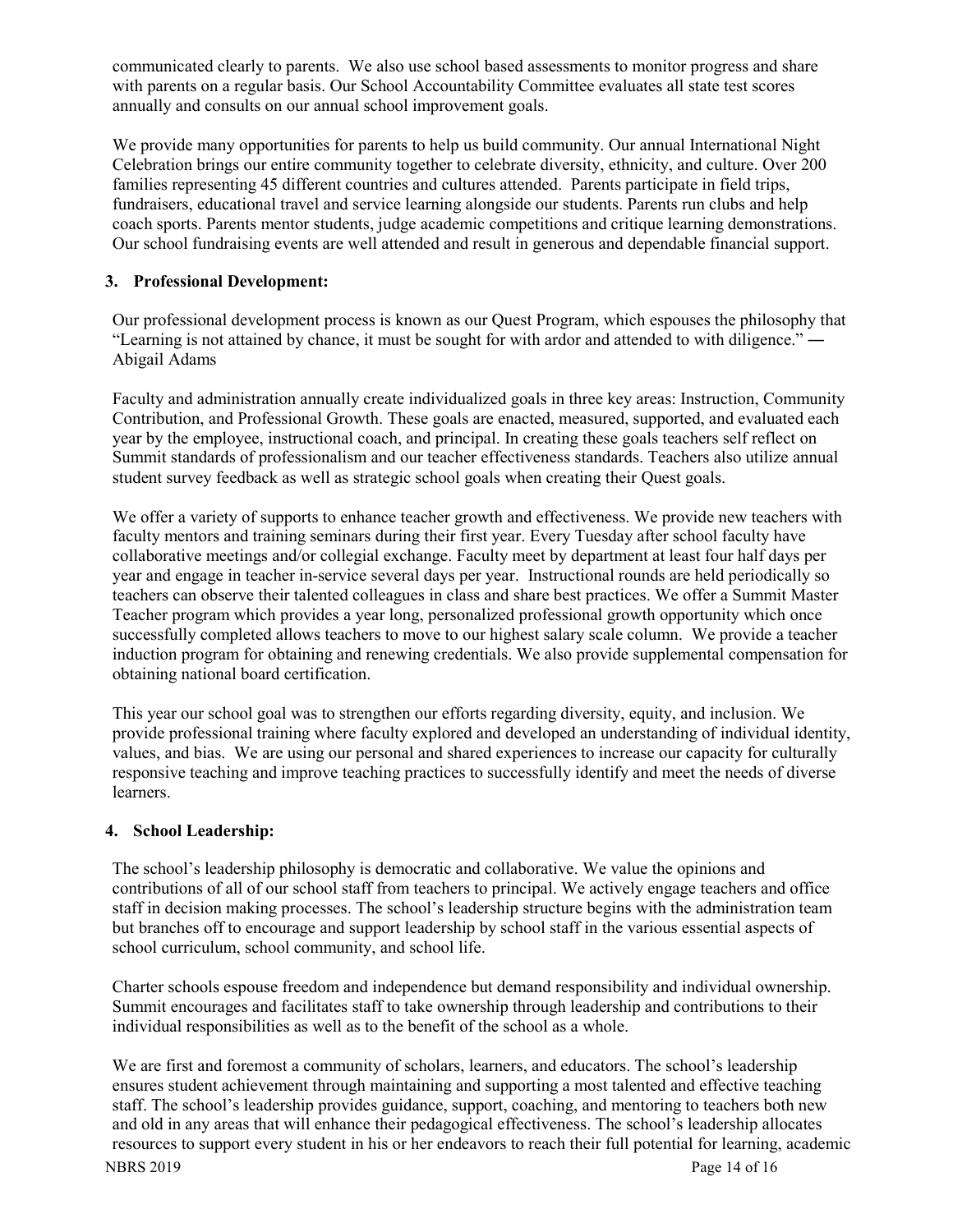achievement, and personal development.

Building on the book, Trust in Schools: A Core Resource for Improvement (Bryk & Schneider), Summit has developed a unique framework of Relational Trust Commitments based on character and competence. We focus on four essential elements of relational trust at the personal level of discerning the intentions of others: regarding others by seeking first to understand, showing integrity by making and keeping commitments, demonstrating capability by clarifying expectations, and showing results through continuous improvement. We strive to practice these commitments daily and examine issues and problem solving within this framework.

Leadership is combined with governance at Summit in relation to our nine member board of directors (BOD). The principal serves as the tenth, non voting, member of the board. The BOD espouses and practices a governance model with quality board member participation and oversight through a well defined committee structure, while allowing for the integrity of high quality professional school management processes.